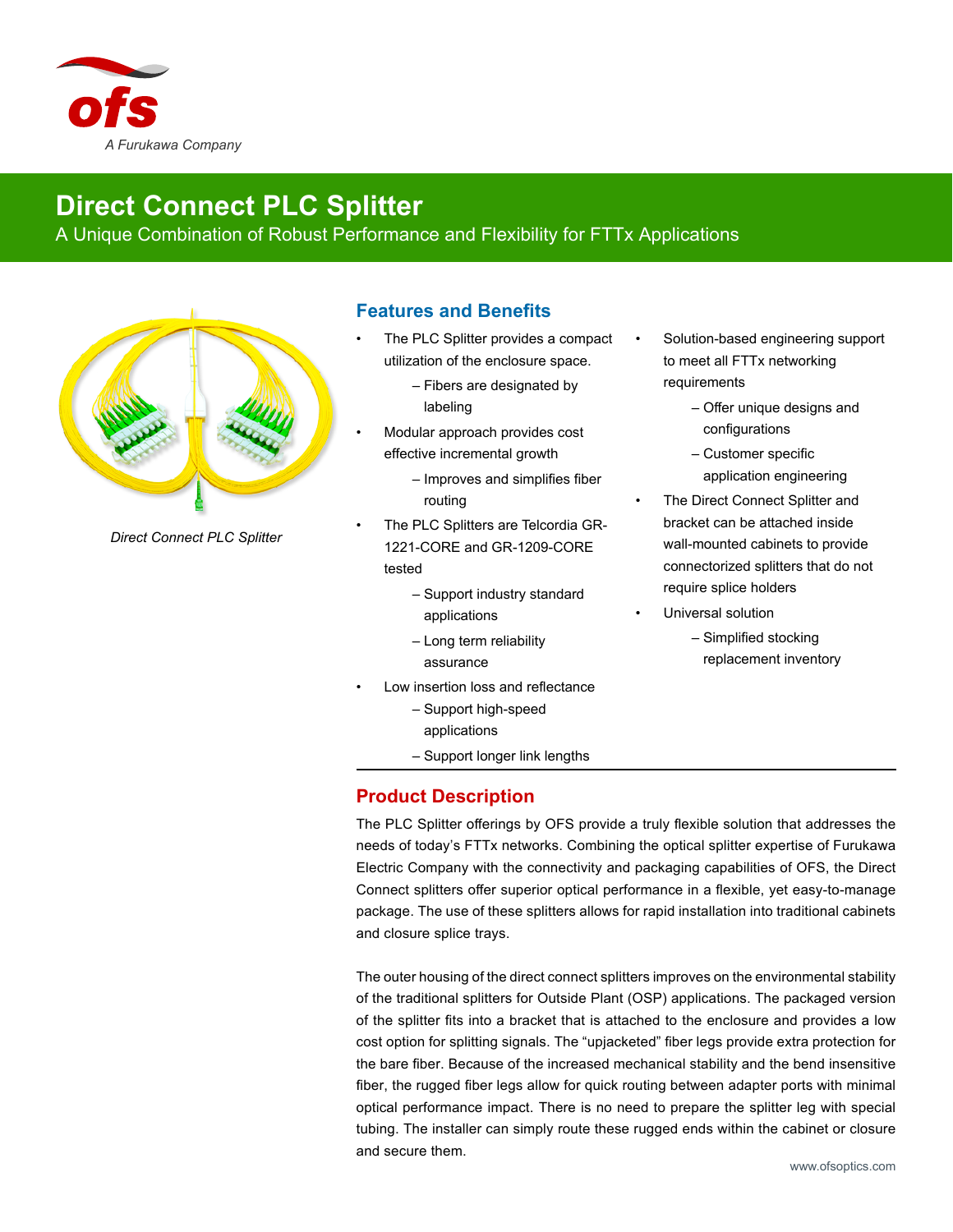

## **Product Description (Continued)**

The OFS splitters are full spectrum (1260 - 1650 nm) components available in multiple configurations to meet customer requirements (see table on next page). These splitters also utilize Flame Hydrolysis Deposition (FHD) technology, ensuring better thermal stability. Designed to meet the demanding requirements of both inside and OSP applications, the splitter module meets Telcordia GR-1221-CORE and GR-1209-CORE requirements.



| DC Splitter Ordering Scheme                 |                             |                       |                                                          |                     |                      |                          |                     |                         |  |
|---------------------------------------------|-----------------------------|-----------------------|----------------------------------------------------------|---------------------|----------------------|--------------------------|---------------------|-------------------------|--|
| Syntax: [1]-[2]-[3]-[4]/[5]-[6]-[7]-[8]/[9] |                             |                       |                                                          |                     |                      |                          |                     |                         |  |
| [1]                                         | [2]                         | [3]                   | [4]                                                      | [5]                 | [6]                  | [7]                      | [8]                 | [9]                     |  |
| <b>Splitter Type</b>                        | <b>PLC</b><br>Configuration | Effective<br>Spectrum | Input<br>Connector                                       | Output<br>Connector | <b>Adapter Style</b> | Split Ratio              | Input Leg<br>Length | Output<br>Leg<br>Length |  |
| D <sub>1</sub>                              | 1X8<br><b>1X16</b><br>1X32  | <b>Full</b>           | <b>UNC</b> (none)<br><b>SCA (SC APC)</b><br>LCA (LC APC) |                     | N<br>(none)          | <b>BAL</b><br>(balanced) | inches              | inches                  |  |
| <b>Splitter Module Specifications</b>       |                             |                       |                                                          |                     |                      |                          |                     |                         |  |
| PLC Configuration                           |                             | $1 \times 8$          |                                                          | $1 \times 16$       |                      | 1 x 32                   |                     |                         |  |
| <b>Operating Wavelength</b>                 |                             | $1260 - 1650$ nm      |                                                          |                     |                      |                          |                     |                         |  |
| Max. Insertion Loss (dB)                    |                             | 10.8                  |                                                          | 14.2                |                      | 17.2                     |                     |                         |  |
| Max. Insertion Loss Uniformity (dB)         |                             | 1.0                   |                                                          | 1.3                 |                      | 1.6                      |                     |                         |  |
| Max. Polarization Dependent Loss<br>(dB)    |                             | 0.3                   |                                                          | 0.3                 |                      | 0.3                      |                     |                         |  |
| Min. Return Loss (dB)                       |                             | 50                    |                                                          | 50                  |                      | 50                       |                     |                         |  |
| Min. Directivity (dB)                       |                             | 50                    |                                                          | 50                  |                      | 50                       |                     |                         |  |
| Operating temperature                       |                             | -40 °C Max. 75 °C     |                                                          |                     |                      |                          |                     |                         |  |
| Storage temperature                         |                             | -40 °C Max. 85 °C     |                                                          |                     |                      |                          |                     |                         |  |